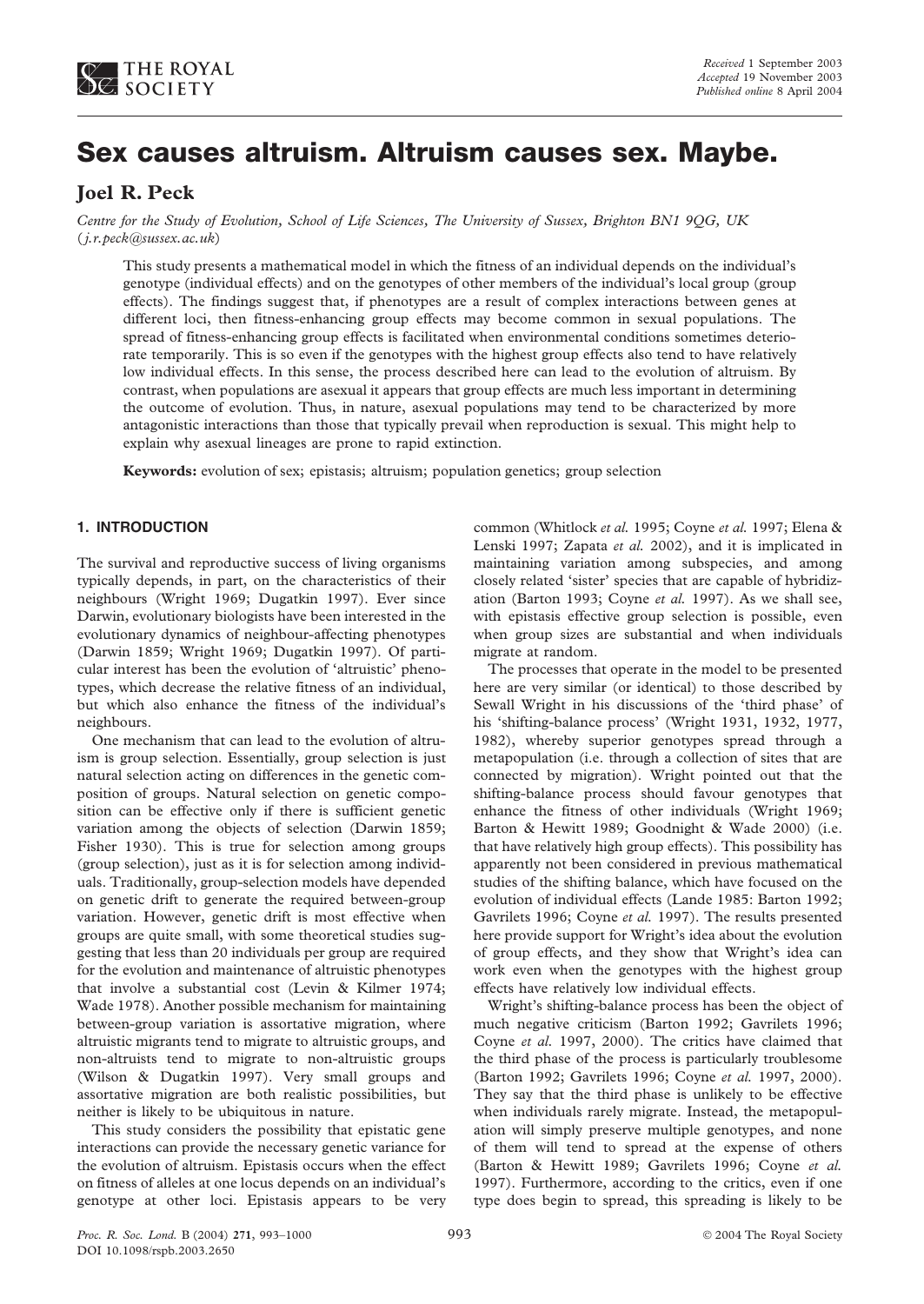

Figure 1. The configuration of the metapopulation. There are 36 habitable sites. Each site has six neighbours, except for those on the edge of the metapopulation.

caused by factors unconnected to superior fitness (Barton 1992; Gavrilets 1996; Coyne *et al.* 1997). However, in a recent theoretical investigation, Peck and Welch have shown that the central criticisms of the third phase of Wright's shifting-balance process lose their force if occasional widespread environmental deterioration causes changes in species range (Peck & Welch 2004). It appears that environmental changes of this sort can make phase three very effective. The present study will follow Peck and Welch's lead, and allow for widespread environmental changes. This seems reasonable, as changes in species range are very common (Parmesan & Yohe 2003).

This study will also focus on the effect of the mode of reproduction. The mechanism for maintaining the between-group genetic variation mentioned above depends on outcrossing. In an asexual (or highly inbred) organism, this mechanism does not apply. Thus, we might expect group selection to be much less effective in asexual (or inbred) organisms than in outcrossed sexual organisms. As we shall see, this expectation is fulfilled. Thus, there is good reason to expect that outcrossed sexual organisms will tend to evolve mutually beneficial phenotypes to a greater extent than will asexuals or inbreeders.

# **2. THE MODEL**

The population is assumed to live in a metapopulation that consists of a  $6 \times 6$  array of habitable sites, as illustrated in figure 1. Each site occupies a hexagonal area that is adjacent to the areas occupied by six other sites, unless it is on the edge of the metapopulation (as shown in figure 1). All the sites are equal in area. The sites are numbered (in arbitrary order) as 1, 2, … 36.

In their study of Wright's shifting balance, Peck and Welch used a diploid model with a simple fitness scheme (Peck & Welch 2004). The present study will focus on complex genetic interactions and it will be necessary to keep track of all possible genotypes and their associated fitness values. Therefore, to prevent the number of genotypes from becoming computationally unmanageable, let us assume that the population is haploid, with *N* loci

under selection, and with two possible alleles per locus. There are, therefore,  $2^N$  possible genotypes.

Let us number the possible genotypes as  $1, 2, ..., 2^N$ , and the value of the individual and group effects associated with genotype  $i$  are denoted as  $X_i$  and  $Y_i$ , respectively. Both the  $X_i$  and the  $Y_i$  values lie on the interval between 0 and 1. The probability that an individual survives to reproductive age is equal to the  $X_i$  value for the individual's genotype multiplied by the mean of the  $Y_i$  values associated with the genotypes of all individuals on the site. Thus, the most viable individuals that can exist will have genotypes that confer a relatively high  $X_i$  value, and they will live on sites where the mean value of  $Y_i$  is relatively high.

Let us assume that, before the production of offspring, adults consume resources for a certain fixed period of time. At the beginning of this fixed period the quantity of resources is the same on all sites, and this quantity is denoted as  $R_0$ . Let  $R_{i,i}$  represent the amount of resources on site *i* at time *t* after resource consumption has started. Let us assume that, at time *t*, all adults on site *i* are consuming resources at a rate  $\alpha R_{t,i}$ , where  $\alpha > 0$ . This means that the rate of resource consumption goes down as the resource becomes more scarce. This implies that, if we scale time so that resource consumption goes on for one unit of time per generation, then each adult on site *i* will consume a total amount of resources  $(\overline{R}_i)$  given by

$$
\bar{R}_i = \frac{R_0[1 - \exp(-\alpha D_i)]}{D_i},
$$

where  $D_i$  represents the number of adults on site  $i$ . Say that resource quantities are scaled so that the expected number of offspring for an asexual adult is equal to the amount of resources that she consumes. The actual number of offspring that a particular asexual adult produces is a random variable that follows a Poisson distribution.

Asexual offspring are genetically identical to their parents, except for new mutations. The probability that a particular locus will undergo a mutation is given by  $\mu$ . Mutations transform the allele at a locus into the alternative allele.

When reproduction is sexual every adult is capable of producing offspring by 'female effort', which involves providing the resources required for development of the offspring (just as in asexual reproduction). For sexual adults, the number of offspring produced by female effort is regulated in exactly the same way as the number of offspring for an asexual population. Sexual adults can also produce offspring by male effort (they are hermaphrodites). This involves providing about half of the genetic material for offspring, but virtually no resources. When a sexual adult living on a particular site produces an offspring by female effort, the adult that contributes to the offspring by male effort is picked at random from among all the adults on that site. For each locus within the offspring's genome, the allele is picked from the same locus within one or the other parental genomes (each with a 50% probability). Thus, there is free recombination between loci. Mutations occur in the same way as under asexual reproduction.

After the offspring are born all members of the parental generation die. Next, viability selection occurs, so that some of the offspring die, depending on their genotypes,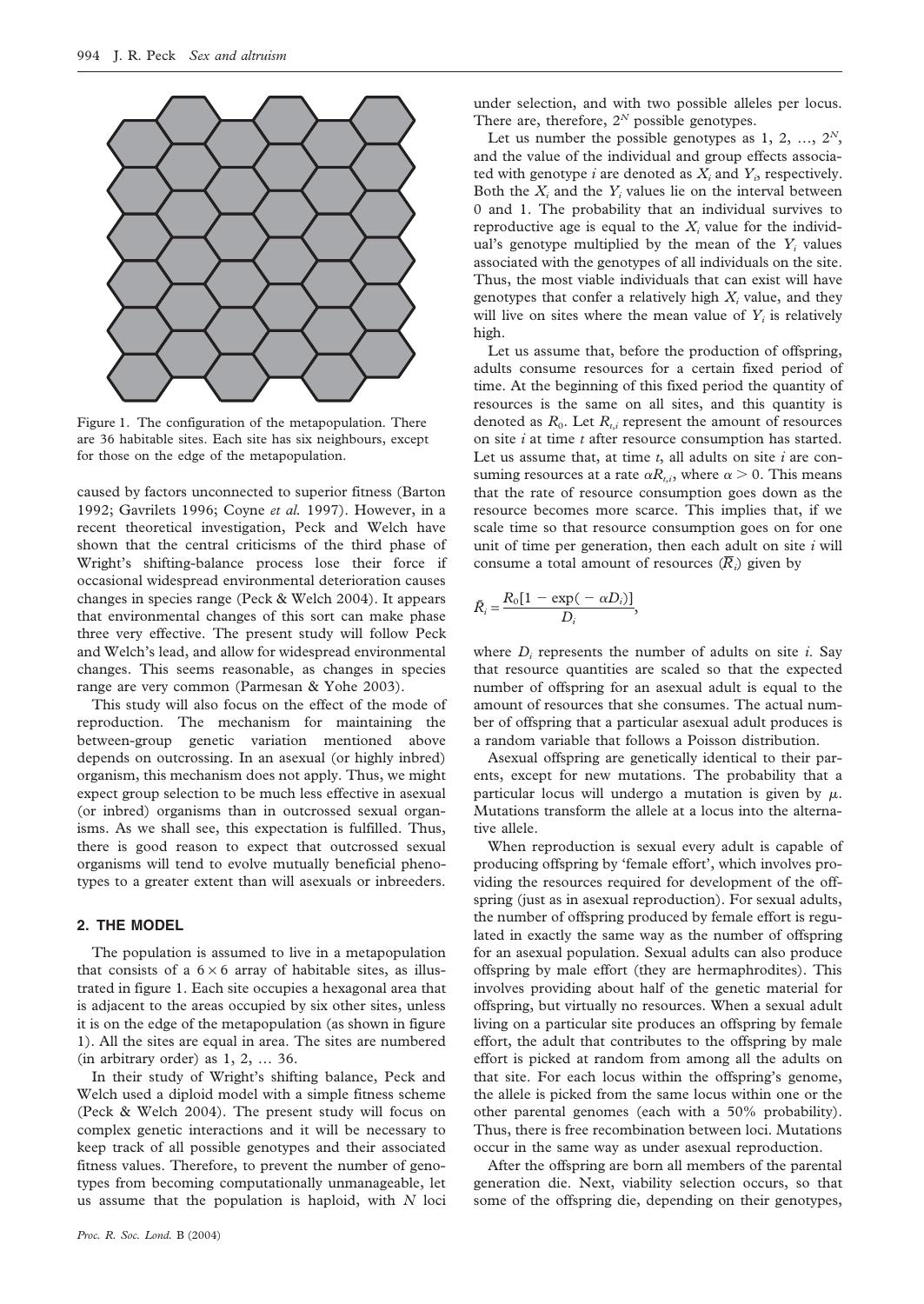and on the genotypes of others on their sites (as described above).

The final event during each generation is migration. Each individual migrates with probability *m*. A migrant moves across one of the six boundaries of its site (the particular boundary is picked at random). If no site is on the other side of the boundary (because the boundary is on the edge of the metapopulation) then the migrant returns to its original site.

Each computer-simulation trial was run for 10 000 generations. Preliminary studies of the model showed that the long-term outcome of evolution is often strongly influenced by the occurrence of episodes during which the availability of resources  $(R_0)$  is reduced substantially. This is so even if these episodes are rare and relatively brief. Episodes of this sort are common in nature (Diamond 1984; Lande 1985; Purvis *et al.* 2000). With this in mind, the value of  $R_0$  was initially set to  $R_0 = 1000$  on all sites for the first 4000 generations of each simulation trial. For the parameters studied, this generally led to population sizes in excess of 750 offspring per site during the first 4000 generations (for more details, see the notes associated with table 1).

Starting with generation 4001 the amount of resources available on each site  $(R_0)$  was decreased by 1.0 per generation. This continued until the mean number of offspring per site fell below 100. Because the initial value of  $R_0$  was 1000, the required reduction in population size always occurred before generation 5000 (i.e. before  $R_0$  reached zero). Once the required mean population size was achieved, the size of the metapopulation was maintained at a relatively low value by increasing the value of  $R_0$  by 1.0 when the mean number of offspring per site was less than 100, and decreasing  $R_0$  by 1.0 otherwise. Finally, after generation 5000, the value of  $R_0$  was increased by 1.0 each generation until, sometime before generation 6001, it reached the initial value of  $R_0 = 1000$ , where it remained until the end of the trial (i.e. until generation 10 000). Thus, a period of relatively low-resource availability occurs in the middle of each simulation trial. This period will be called the *low-resource-availability generations*.

Each simulation trial was initialized by placing 1000 adults on each site. Each allele in each of these adults was independently set to one or the other of the two alternative alleles, each with a 50% probability.

#### **3. RESULTS**

To study the behaviour of the model several sets of simulation trials were run under a variety of conditions. Each of these sets consisted of 100 trials. To describe the outcome of evolution, let us define  $\overline{X}$  and  $\overline{Y}$  as the mean of *Xi* and *Yi* in the metapopulation during some particular generation of a given simulation trial (when measured among newborn offspring). Let us also define  $\overline{V}$  as the mean probability of surviving to reproductive age during the same generation. Finally, let us define  $\overline{X}$ ,  $\overline{Y}$  and  $\overline{V}$ , respectively, as the mean values of  $\overline{X}$ ,  $\overline{Y}$  and  $\overline{V}$ , when averaged across all 100 trials in a set of simulation trials. As each trial carries on for 10 000 generations there are 10 000 values of  $\overline{X}$ ,  $\overline{Y}$  and  $\overline{V}$  associated with each set of simulation trials.

the maximum standard error was equal to 0.009 29 (this was associated with  $\overline{Y}$  at generation 4000 in STS.1S). The mean number of juveniles trial set. In STS.2A the results of this calculation for generations 1, 4000, 5000 and 10 000 at generation 4000 in STS.3S). at generation 4000 in STS.1S). The mean number of juveniles per site was calculated for each trial, and then averaged across the 100 trials in each simulation trial set. In STS.2A the results of this calculation for generations 1, 4000, 5000 and 10 000 were 1000, 971, 99 and 970, respectively (rounding to the nearest integer). In STS.2S the analogous values were 1000, 957, 100 and 983. For STS.3A the values were 1001, 787, 103 were 1000, 971, 99 and 970, respectively (rounding to the nearest integer). In STS.2S the analogous values were 1000, 957, 100 and 983. For STS.3A the values were 1001, 787, 103 at generation 4000 in STS.3S). *V*generation 1 generation 4000 generation 5000 generation 10 000 *YX YV* data in STS.3S. The maximum of these standard errors was equal to 0.0196 (for *YX V*For all the other data points in the table, the maximum standard error was equal to 0.009 29 (this was associated with *YX V*the 100 trials in each simulation *YX V* data and the and 786. For STS.3S the values were 1001, 905, 100 and 975.) For STS.3S the values were 1001, 905, 100 and 975. averaged across *Y*(The largest standard errors were associated with the then: the table, and<sub>1</sub> per site was calculated for each trial,  $\Xi$ For all the other data points and 786.

Table 1. Numerical data from the computer simulations.

Table 1. Numerical data from the computer simulations.

|                                                               |                                                                | reneration                                |                                                                |                                           | zeneration                                | 4000                                      |                                           | reneration                                                     | 5000                                     |                                           | generation 10 000                         |                                          |
|---------------------------------------------------------------|----------------------------------------------------------------|-------------------------------------------|----------------------------------------------------------------|-------------------------------------------|-------------------------------------------|-------------------------------------------|-------------------------------------------|----------------------------------------------------------------|------------------------------------------|-------------------------------------------|-------------------------------------------|------------------------------------------|
|                                                               | $\mathbb{R}$                                                   | $\overline{\triangleright}$               | $\overline{\mathbb{Z}}$                                        | $\overline{\mathbb{X}}$                   | $\overline{Y}$                            | $\overline{\mathbb{Z}}$                   | $\overline{\mathbb{R}}$                   | $\overline{\triangleright}$                                    | $\overline{\mathbb{Z}}$                  | $\overline{\mathbb{R}}$                   | $\overline{Y}$                            | $\overline{\mathbb{Z}}$                  |
| STS.1A (additive genetic interactions, asexual)               |                                                                |                                           |                                                                |                                           |                                           |                                           |                                           |                                                                |                                          |                                           |                                           |                                          |
| STS.1S (additive genetic interactions, sexual)                |                                                                |                                           |                                                                |                                           |                                           |                                           |                                           |                                                                |                                          |                                           |                                           |                                          |
| STS.2A (complex genetic interactions, asexual)                | $0.498$<br>$0.505$<br>$0.500$<br>$0.500$<br>$0.500$<br>$0.500$ | 0.488<br>0.497<br>0.500<br>0.990<br>0.990 | $0.243$<br>$0.251$<br>$0.250$<br>$0.250$<br>$0.495$<br>$0.495$ | 0.664<br>0.669<br>0.698<br>0.698<br>0.699 | 0.493<br>0.495<br>0.504<br>0.552<br>0.577 | 1.327<br>1.332<br>1.396<br>1.985<br>1.395 | 0.663<br>0.668<br>0.725<br>0.781<br>0.667 | $0.504$<br>$0.503$<br>$0.505$<br>$0.008$<br>$0.270$<br>$0.998$ | 0.330<br>0.337<br>0.440<br>0.209<br>0.60 | 0.664<br>0.669<br>0.727<br>0.675<br>0.675 | 0.493<br>0.495<br>0.506<br>0.252<br>0.904 | 1327<br>1332<br>1.433<br>1.98<br>100.607 |
| STS.2S (complex genetic interactions, sexual)                 |                                                                |                                           |                                                                |                                           |                                           |                                           |                                           |                                                                |                                          |                                           |                                           |                                          |
| STS.3A (high $X_i$ associated with low $Y_i$ values, asexual) |                                                                |                                           |                                                                |                                           |                                           |                                           |                                           |                                                                |                                          |                                           |                                           |                                          |
| STS.3S (high $X_i$ associated with low $Y_i$ values, sexual)  |                                                                |                                           |                                                                |                                           |                                           |                                           |                                           |                                                                |                                          |                                           |                                           |                                          |
|                                                               |                                                                |                                           |                                                                |                                           |                                           |                                           |                                           |                                                                |                                          |                                           |                                           |                                          |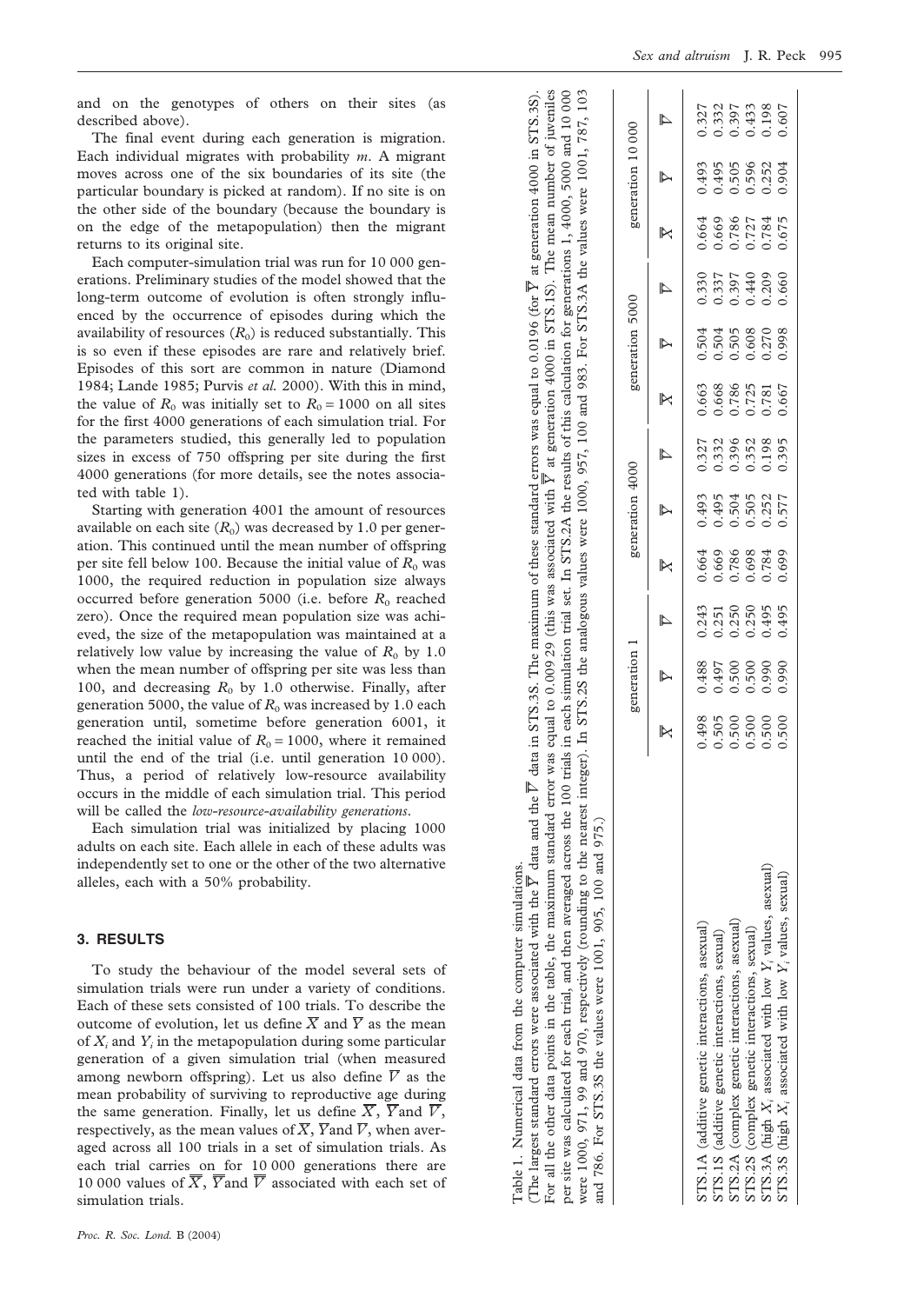#### (**a**) *Additive genetic interactions*

The first set of computer-simulation trials will be referred to as STS.1A (for simulation trial set number 1, asexual). STS.1A was used to consider the outcome of evolution in an asexual population when loci combine together in an additive fashion to produce the  $X_i$  and  $Y_i$ values. This procedure corresponds to the  $K = 0$  case in Kauffman's *NK*-fitness-landscape model (except that the *NK* model would ordinarily involve *X<sub>i</sub>* values only, and not the group effects represented by the  $Y_i$  values (Kauffman 1993; Altenberg 1997)). The  $K = 0$  procedure consists of selecting one random number for each allele that can occur at each locus (a total of 2*N* numbers). These random numbers are called the *allelic effects*, and they are chosen from a uniform distribution on the interval (0, 1). Then, to get the value of  $X_i$  for genotype  $i$ , one simply takes the mean of the *N* allelic effects associated with that genotype. An identical (but independent) procedure was used to obtain the *Yi* values. For STS.1A, and for the other simulations reported below, the parameters of the model were set as follows:  $N = 10$ ,  $m = 0.01$ ,  $\alpha = 0.01$  and  $\mu = 0.0001$ . (Note that preliminary studies suggest that the qualitative nature of the results is relatively insensitive to moderate changes in these parameter values.)

The results from the 100 trials of STS.1A are shown in the first row of table 1 (the table also shows results from the other sets of simulation trials described below). In the first generation both  $\overline{X}$  and  $\overline{Y}$  were approximately equal to  $1/2$ . This makes sense, as the expected value of  $X_i$  or *Y<sub>i</sub>* for the initial randomly generated genotypes is equal to 1/2, and selection has not occurred in generation 1. By generation 4000  $\overline{X}$  was approximately equal to 2/3, which is the value expected under the assumptions of STS.1A if all population members have the genotype associated with the highest possible value of *Xi* (the *global-optimum genotype*). (The global-optimum genotype is associated with a different value of  $X_i$  in every trial, but over very many trials it will have a mean value of 2/3.) By contrast, at generation 4000, the group effects showed little sign of a response to selection, in that the value of  $\overline{Y}$  was still close to its original value of (approximately) 1/2. The values of  $\overline{X}$  and  $\overline{Y}$  remained almost unchanged throughout the rest of the 10 000 generations, despite the occurrence, in the middle of each trial, of the lowresource-availability generations.

In the second set of simulation trials (STS.1S) the conditions were identical to those in STS.1A, except that reproduction was sexual, instead of asexual. The results were almost indistinguishable from those obtained in STS.1A. These results suggest that, regardless of the mode of reproduction, when phenotypes are determined by additive interactions group effects have little effect on the outcome of evolution. (Note that previous studies have shown that group effects can be influential when genetic interactions are additive, but this typically requires population sizes that are considerably smaller than those that occur during the low-resource-availability generations in the simulation studies presented here (Levin & Kilmer 1974; Wade 1978).)

#### (**b**) *Complex genetic interactions*

Although additive interactions may be important in nature (Lynch & Walsh 1998), it is clear that many loci

interact in a complex way. That is to say, epistasis is common (Whitlock *et al.* 1995; Coyne *et al.* 1997; Elena & Lenski 1997; Zapata *et al.* 2002). Let us now consider the outcome of evolution when there are complex interactions among the 10 loci under study in the simulation trials. In STS.2A and STS.2S the same procedures were used as in STS.1A and STS.1S, respectively, except that a new set of allelic effects was chosen independently for each genotype. This corresponds to the  $K = N - 1$  case in the *NK*-fitness-landscape model (Kauffman 1993). Under this scheme of fitness determination, the effect of changing one allele to another at one locus depends on the individual's genotype at all of the other  $N - 1$  loci under selection. As a consequence, the 'fitness landscape' may be very complex. In particular there may be many genotypes for which any single change at any one of the 10 loci will cause a decline in the value of  $X_i$ . These genotypes are called *local-optimum genotypes* (Kauffman 1993). The probability that any given genotype is a local-optimum genotype is equal to  $1/(N + 1)$ . Thus, when  $N = 10$ , there are  $2^N = 1024$  possible genotypes, and we can expect that *ca*. 93 of these are local-optimum genotypes (Kauffman 1993). One of these local-optimum genotypes is also the global-optimum genotype. With  $N = 10$  the expected value of  $X_i$  for the global optimum is *ca*. 0.784.

In STS.2A reproduction was asexual, and the results are shown in figure 2*a*. By generation 4000 the value of  $\overline{X}$  was equal to 0.786. This is close to 0.784, the value expected if, at generation 4000, all individuals have the global-optimum genotype. Indeed, averaging across the 100 trials in STS.2A, more than 99% of offspring had the global-optimum genotype at generation 4000. The value of  $\overline{X}$  stayed virtually unchanged after generation 4000, despite the occurrence of the low-resource-availability generations. By contrast, the value of  $\overline{Y}$  remained close to 1/2 throughout the 10 000 generations. These results are qualitatively similar to those in STS.1A and STS.1S, in that group effects seem to have little impact on the outcome of evolution.

Next, consider the results from STS.2S (see figure 2*b*). The conditions were identical to those in STS.2A, except that reproduction was sexual. The value of  $\overline{X}$  was always smaller in STS.2S than under the asexual conditions of STS.2A (after the first few generations). Furthermore, when resource availability  $(R_0)$  began to decrease after generation 4000, the value of  $\overline{X}$  increased. In STS.2S the mean group effect  $(\overline{Y})$  was approximately equal to 1/2 until generation 4000, which is the same result found in STS.2A. However, in STS.2S, when population sizes began to fall after generation 4000 the value of  $\overline{Y}$ increased sharply, and it only fell to a modest degree after resource availability increased again. The total rise in  $\overline{Y}$ (comparing generations 1 and 10 000) was 19%. This compares with a 1% rise under the asexual conditions of STS.2A. These differences were reflected in the values of  $\overline{V}$ , which were higher in the sexual case (STS.2S) than in the asexual case (STS.2A) after the onset of the lowresource-availability generations.

## (**c**) *Evolution when large individual effects are associated with small group effects*

In the simulations described so far, individual effects and group effects were assigned at random to genotypes.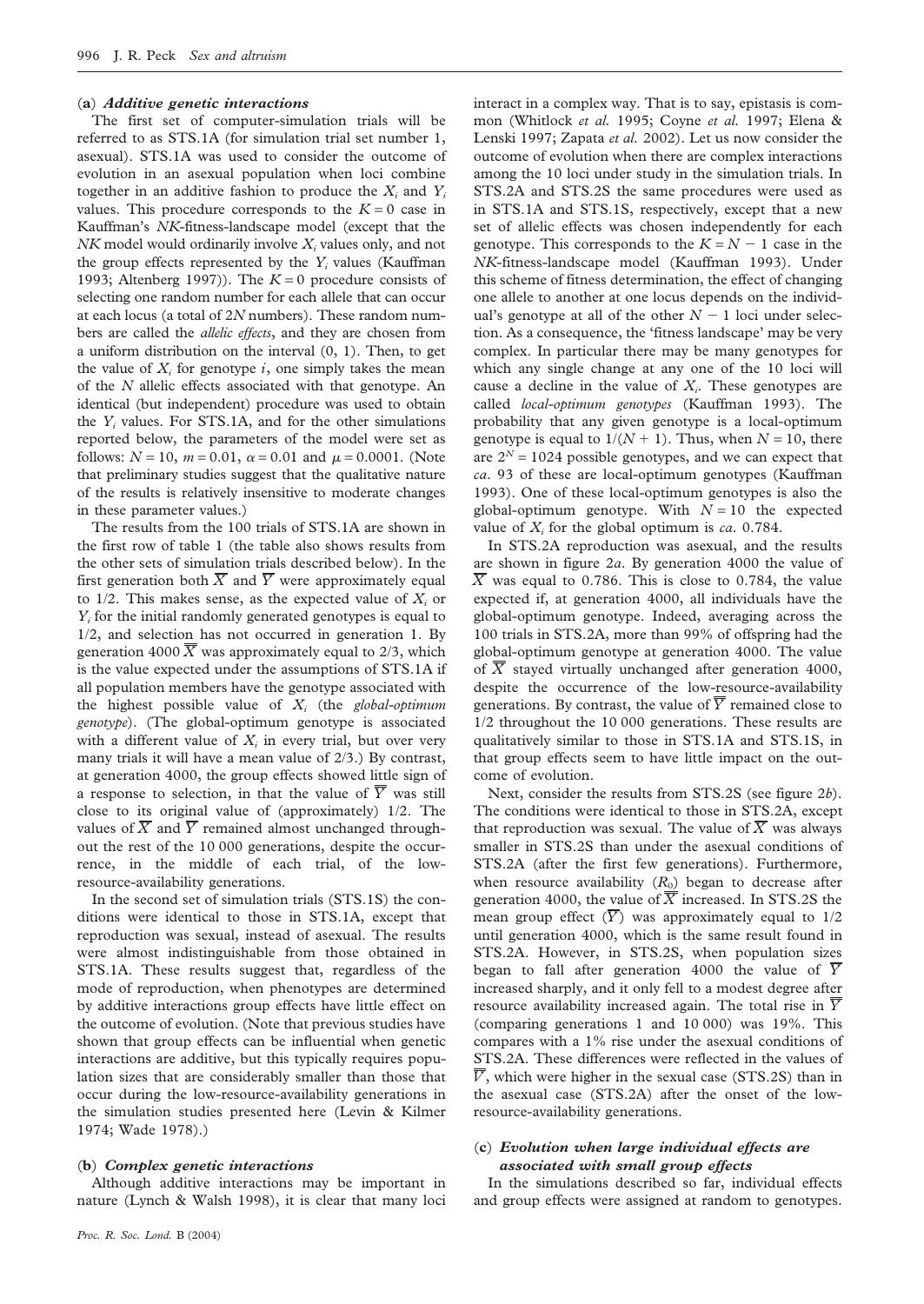

Figure 2. Results from the simulation studies. Each row of graphs gives the data from a different simulation trial set: (*a*) STS.2A, (*b*) STS.2S, (*c*) STS.3A, (*d*) STS.3S. The coloured lines represent the results from individual trials (to enhance visibility, only four of the 100 trials in a simulation trial set are shown). The black lines represent the mean outcome from the 100 trials that constitute a simulation trial set. (i) Individual effects (the coloured lines give the  $\overline{X}$  values, whereas the black lines give the  $\overline{X}$  values). (ii) Group effects (the coloured lines give the  $\overline{Y}$  values, whereas the black lines give the  $\overline{Y}$  values). (iii) The proportion of offspring that survived to reproductive age (the coloured lines give the  $\bar{V}$  values, whereas the black lines give the  $\overline{V}$  values).

Thus, it is possible for a genotype to have a high individual effect and a high group effect. However, it seems likely that in many species those genotypes with the very highest individual effects will have relatively low group effects. This idea underlies much of the evolutionary theory of altruism (Wade 1978; Dugatkin & Reeve 1998), and there are some data to support it (Goodnight 1985; Griffing 1989; Goodnight & Wade 2000). These considerations

led to STS.3A and STS.3S. In these simulation trials sets, the same procedures were used as in STS.2A and STS.2S (respectively), except that, if the  $X_i$  value associated with any given genotype was less than 0.7, then the *Yi* value was set to  $Y_i = 1$ . Otherwise, the  $Y_i$  value was set to  $Y_i = 0.25$ . (Note that, in STS.2A, STS.2S, STS.3A and STS.3S the global optimum for every trial always had an associated value of  $X_i$  in excess of 0.7. Furthermore, 0.7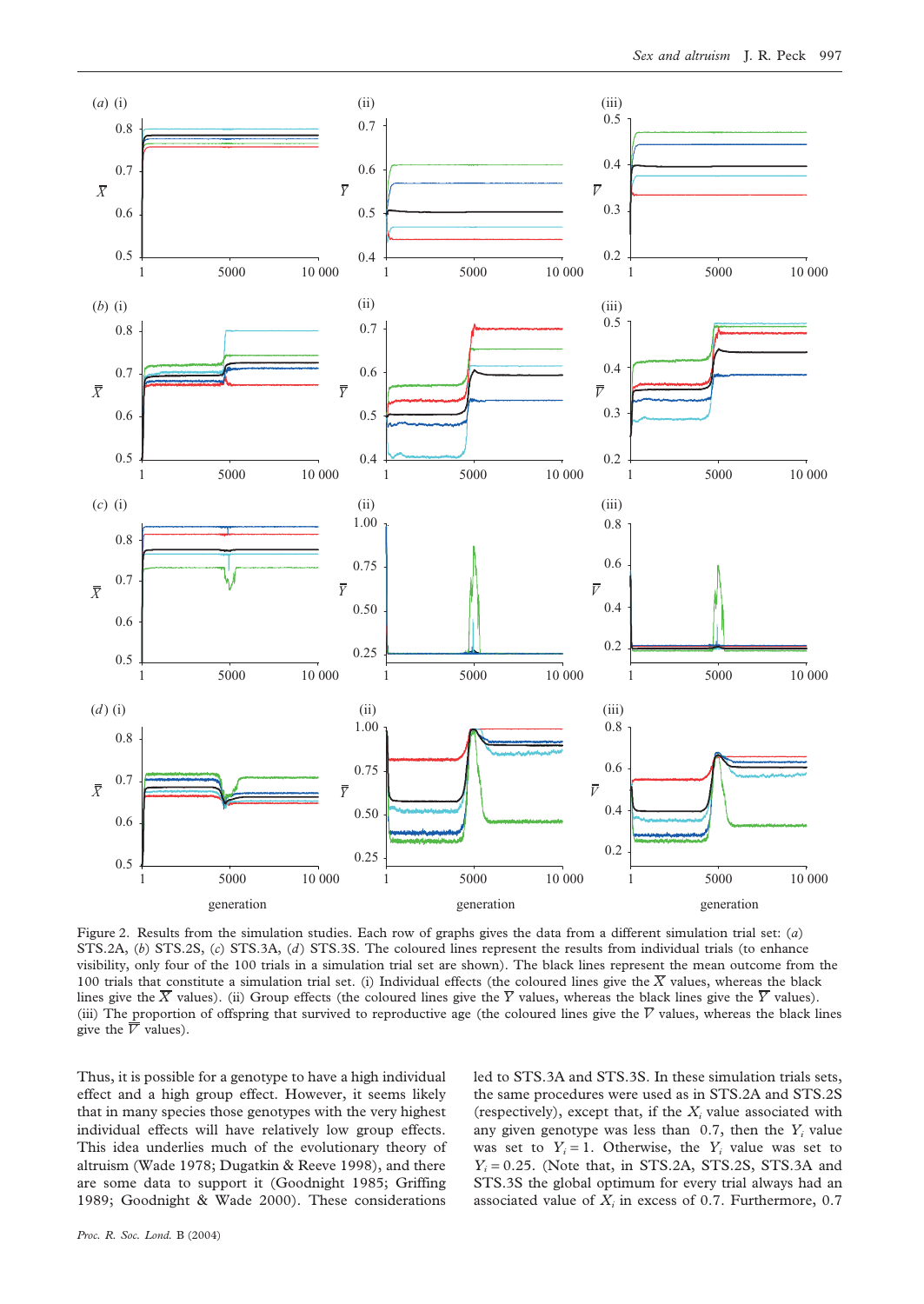is less than the value of  $\overline{X}$  at generation 10 000 in both STS.2A and STS.2S. Preliminary studies suggested that the difference in results between sexual and asexual populations was largest for threshold values in the region of 0.7. Thus, choice of this value helps to show the potential magnitude of the phenomena under study here.)

In STS.3A reproduction was asexual. After the first few hundred generations the value of  $\overline{X}$  was approximately equal to 0.784, the value expected if all individuals have the global-optimum genotype (see figure 2*c*). This is the same result found in STS.2A. The value of  $\overline{Y}$  was never elevated much above its minimum-possible value of 0.25 (except during the first few hundred generations). However, in a few trials the value of  $\overline{Y}$  was elevated during the low-resource-availability generations. Data from two of these exceptional trials are shown in figure 2*c*.

In STS.3S reproduction was sexual, and this had a large effect on the results (see figure 2*d*). After the first few hundred generations, the value of  $\overline{X}$  was always substantially lower than under the asexual conditions of STS.3A. Conversely, under sexual reproduction (STS.3S), the value of  $\overline{Y}$  was much higher than under asexuality after the initial generations. Indeed, by generation 5000 the value of  $\overline{Y}$  was in excess of 0.95 in 100% of the trials. After resource availability  $(R_0)$  began to increase again (i.e. after generation 5000) there was a modest decline in the value of  $\overline{Y}$ . However, examination of the data on individual trials shows that, at generation 10 000,  $\overline{Y}$  was still in excess of 0.95 in 67% of the trials. Thus, after the lowresource-availability generations, sexual reproduction allowed a nearly perfect long-term preservation of very high group effects in most trials. Furthermore, the value of  $\overline{Y}$  was in excess of 0.5 (i.e. more than twice the minimum value for *Yi* ) in 95% of the trials at generation 10 000. Because sexuals were able to achieve and preserve high group effects, their viability at generation 10 000 was typically more than three times what would be achieved under the same conditions in an asexual population (see table 1).

# **4. DISCUSSION**

The results show that, when genetic interactions are complex, a decrease in resource availability leads to higher group effects under sexuality than under asexuality, and these increased group effects are largely sustained even after resource availability increases again. This is so even when genotypes with the highest individual effects have low group effects.

The results suggest that sexual populations will often be characterized by much less antagonistic interactions than is the case for closely related asexual populations. Furthermore, when asexual lineages branch off from sexual lineages, the results suggest that the new asexual lineages will be prone to a decline in beneficial interactions among conspecifics, and to an increase in antagonistic interations. It seems possible that changes of this sort could eventually cause a large decline in fitness within new asexual lineages, and this may help to account for the tendency of these lineages to die out relatively quickly (Maynard Smith 1978; Burt 2000).

What accounts for the results reported here? The answer has to do with the conditions under which a low-frequency genotype can become common on a site when the migration rate is low. Under asexuality, such an increase tends to occur (absenting stochastic loss) when the low-frequency genotype has a higher fitness than the average fitness of individuals on the site in question. As all of the individuals on a site experience the same mean group effect, this sort of increase in frequency happens when the value of  $X_i$  for the low-frequency genotype is higher than the mean value of  $X_i$  on the site. As a consequence, genotypes with relatively high  $X_i$  values tend to spread through the metapopulation. Under sexuality the situation is very different. When a rare genotype is present on a site it is likely to broken apart through recombination with a common genotype in the following generations. This common genotype will typically be the result of a long period of natural selection, so that all of the alleles work reasonably well together, despite the complex genetic interactions that occur under the assumptions of STS.2A, STS.2S, STS.3A and STS.3S (i.e. common genotypes tend to be local-optimum genotypes). These same genetic interactions make it unlikely that a recombinant genotype will have a higher value of  $X_i$  than the common genotype, regardless of the values of  $X_i$  associated with its parents. Thus, a site on which most individuals have the same local-optimum genotype can be protected from invasions by other genotypes, regardless of the values of *Xi* associated with those genotypes, and regardless of whether the invaders arise by mutation, recombination or migration. Because locally rare alleles often remain rare, between-site diversity can be maintained in sexual populations. However, this mechanism depends on sexual reproduction and complex genetic interactions. Thus, it cannot operate in STS.1A, STS.1S, STS.2A or STS.3A.

Evidence in support of the foregoing interpretation of the results comes from calculating the mean value of  $Y_i$ on each site, and then calculating the range of values found (i.e. the difference between the largest and smallest mean values found among the 36 sites in the metapopulation). For example, at generation 4000, the mean value of this range (averaging across the 100 trials in a simulation trial set) was 0.015, 0.016, and 0.006 for STS.1A, STS.1S and STS.2A, respectively. By contrast, the mean value of this range for STS.2S was 0.252. Thus, complex genetic interactions, along with sexual reproduction, can allow for the preservation of much more between-site genetic variation than is possible with asexuality or with simple genetic interactions. Furthermore, at generation 4000, the mean value (averaging the 100 trials) of the highest mean value of  $Y_i$  on any of the 36 sites was 0.634 in STS.2S. This is higher than the value of  $\overline{Y}$  in STS.2S at generations 5000 or generation 10 000. Thus, we have evidence that much of the between-site variation required for effective group selection is generated before generation 4000, while population sizes are relatively large, and not during the low-resource-availability generations.

When the environment becomes worse some populations on some sites may become small, compared with their neighbours. This is particularly likely to happen on sites where the average group and/or individual effects are relatively low, and this allows migrants from neighbouring sites to take over (Peck & Welch 2004). If the population is sexual and the overwhelming majority of these migrants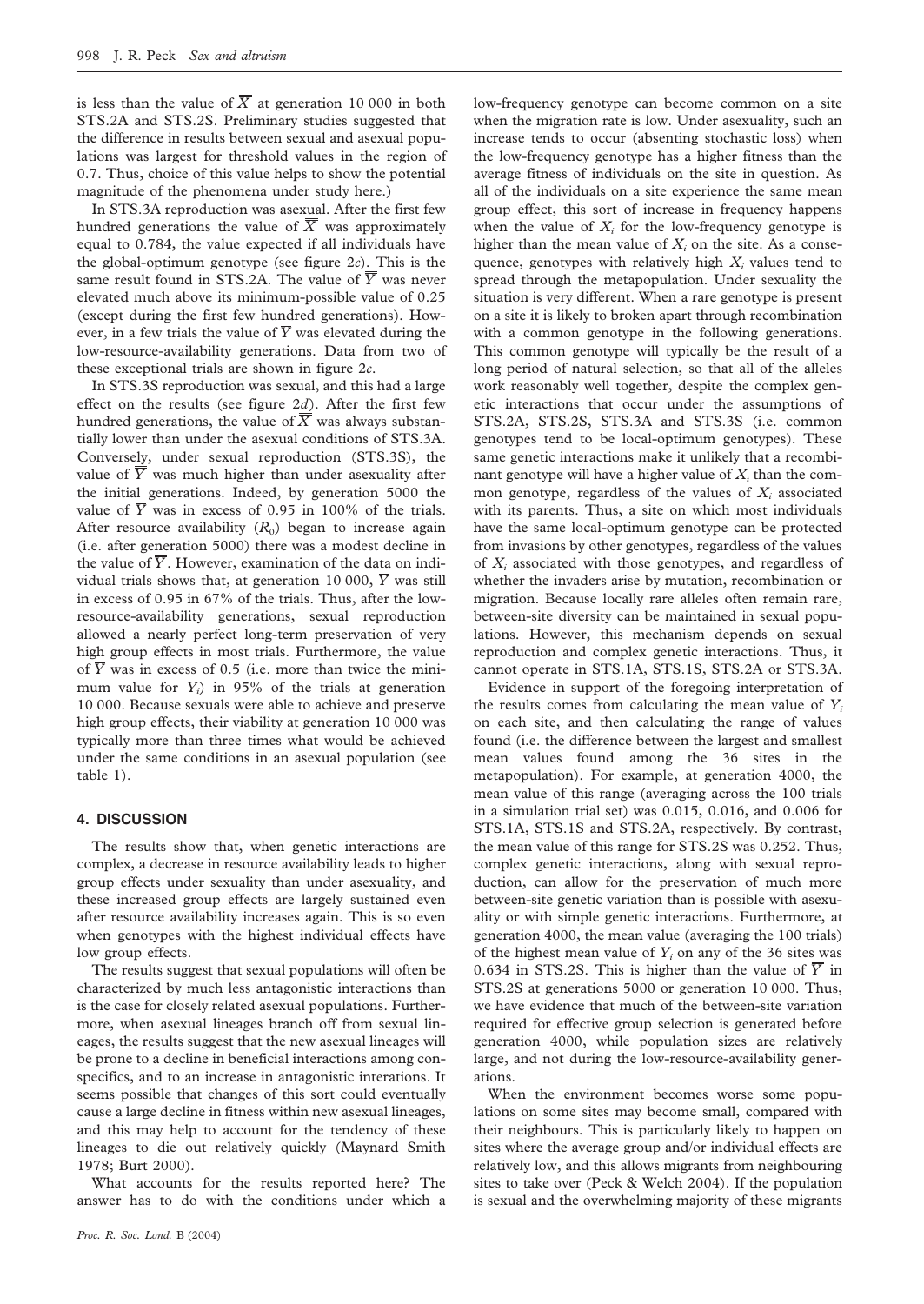are identical at the loci under selection, then they can mate in the new territory without a high chance of producing low-fitness recombinant offspring. Thus, although the spread of genotypes that confer a high mean fitness may be stymied when environmental conditions are good, they may spread readily through the metapopulation when environmental conditions deteriorate. This is why, in STS.2S, both the value of  $\overline{X}$  and the value of  $\overline{Y}$  increased during the low-resource-availability generations. Furthermore, because common local-optimum genotypes are hard to displace in sexual populations, there can be longterm persistence of the genotypes that become common during the low-resource-availability generations. Note that mechanisms similar to the one just described may operate in other evolutionary contexts (Boyd & Richerson 1990; Haig & Grafen 1991; Peck & Welch 2004).

It should be clear that processes similar to those discussed here may also act to enhance group effects in outcrossed populations (compared with inbred populations). In addition, the results suggest that relatively high rates of recombination should generally be associated with relatively high group effects.

In light of the results presented here, it seems possible that empirical investigations into the relationship between reproductive mode and the evolution of group effects would be fruitful. Indeed, there is some evidence to support this idea. In particular, among the insects, the species with the highest levels of apparent altruism also tend to have high numbers of chromosomes, which suggests a relatively large map length (Seger 1983). More compelling is a report from an investigation showing that, in honeybees (*Apis mellifera*), a recently discovered asexual strain is spreading in northern South Africa (Martin *et al*. 2002; this strain is asexual in the sense that it reproduces without mating). The asexual strain is a 'cheater' (i.e. it has relatively low group effects) in at least two ways. First, the asexuals seem not to do much foraging for food, relying instead on food collected by others. Second, the asexuals frequently lay eggs, an activity that is usually largely monopolized by the queen. The eggs laid by the asexual bees seem to be abnormal in some way, as they generally are not destroyed by workers, which is the usual fate of eggs laid by individuals other than the queen. From the results presented here, this sort of decline in group effects is exactly what would be expected during an increase in asexual reproduction within a population.

This work is dedicated with love to the memory of the author's father, Dr Harris B. Peck MD, a true Tzadik. Thanks for invaluable advice and assistance are due to J. Maynard Smith, F. Ratnieks, D. Waxman and J. Welch. This research was supported by a grant from the Biotechnology and Biological Sciences Research Council (UK).

## **REFERENCES**

- Altenberg, L. 1997 NK Fitness landscapes. In *Handbook of evolutionary computation* (ed. T. Bäck, D. Fogel & Z. Michalewicz), pp. B2.7:5–B2.7:10. Oxford University Press.
- Barton, N. H. 1992 On the spread of new gene combinations in the third phase of Wright's shifting-balance. *Evolution* **46**, 551–557.
- Barton, N. H. 1993 Why species and subspecies? *Curr. Biol.* **3**, 797–799.
- Barton, N. H. & Hewitt, G. M. 1989 Adaptation, speciation and hybrid zones. *Nature* **341**, 497–503.
- Boyd, R. & Richerson, P. J. 1990 Group selection among alternative evolutionarily stable strategies. *J. Theor. Biol.* **145**, 331–342.
- Burt, A. 2000 Perspective: sex, recombination, and the efficacy of selection—was Weismann right? *Evolution* **54**, 337–351.
- Coyne, J. A., Barton, N. H. & Turelli, M. 1997 Perspective: a critique of Sewall Wright's shifting balance theory of evolution. *Evolution* **51**, 643–671.
- Coyne, J. A., Barton, N. H. & Turelli, M. 2000 Is Wright's shifting balance process important in evolution? *Evolution* **54**, 306–317.
- Darwin, C. 1859 *On the origin of species by means of natural selection, or the preservation of favoured races in the struggle for life*. London: John Murray.
- Diamond, J. 1984 'Normal' extinctions of isolated populations. In *Extinctions* (ed. M. Nitecki), pp. 191–246. University of Chicago Press.
- Dugatkin, L. A. 1997 *Cooperation among animals: a modern perspective*. Oxford University Press.
- Dugatkin, L. A. & Reeve, H. K. (eds) 1998 *Game theory and animal behavior*. Oxford University Press.
- Elena, S. F. & Lenski, R. E. 1997 Test of synergistic interactions among deleterious mutations in bacteria. *Nature* **390**, 395–398.
- Fisher, R. A. 1930 *The genetical theory of natural selection*. Oxford: Clarendon.
- Gavrilets, S. 1996 On phase three of the shifting-balance theory. *Evolution* **50**, 1034–1041.
- Goodnight, C. J. 1985 The influence of environmental variation on group and individual selection in a cress. *Evolution* **39**, 545–558.
- Goodnight, C. J. & Wade, M. J. 2000 The ongoing synthesis: a reply to Coyne, Barton, and Turelli. *Evolution* **54**, 317–324.
- Griffing, B. 1989 Genetic analysis of plant mixtures. *Genetics* **122**, 943–956.
- Haig, D. & Grafen, A. 1991 Genetic scrambling as a defense against meiotic drive. *J. Theor. Biol.* **153**, 531–558.
- Kauffman, S. A. 1993 *The origins of order: self-organization and selection in evolution*. Oxford University Press.
- Lande, R. 1985 The fixation of chromosomal rearrangements in a subdivided population with local extinction and colonization. *Heredity* **54**, 323–332.
- Levin, B. R. & Kilmer, W. L. 1974 Interdemic selection and the evolution of altruism: a computer simulation study. *Evolution* **28**, 527–545.
- Lynch, M. & Walsh, B. 1998 *Genetics and analysis of quantitative traits*. Sunderland, MA: Sinauer.
- Martin, S. J., Beekman, M., Wossler, T. C. & Ratnieks, F. L. W. 2002 Parasitic Cape honeybee workers, *Apis mellifera capensis*, evade policing. *Nature* **415**, 163–165.
- Maynard Smith, J. 1978 *The evolution of sex*. Cambridge University Press.
- Parmesan, C. & Yohe, G. 2003 A globally coherent fingerprint of climate change impacts across natural systems. *Nature* **421**, 37–42.
- Peck, J. R. & Welch, J. J. 2004 Adaptation and species range. *Evolution* **58**, 211–221.
- Purvis, A., Jones, K. E. & Mace, G. M. 2000 Extinction. *Bioessays* **22**, 1123–1133.
- Seger, J. 1983 Conditional relatedness, recombination, and the chromosome numbers of insects. In *Advances in herpetology and evolutionary biology* (ed. A. G. J. Rhodin & K. Miyata), pp. 596–612. Cambridge, MA: Harvard Museum of Comparative Zoology.
- Wade, M. J. 1978 A critical review of the models of group selection. *Q. Rev. Biol.* **53**, 101–114.